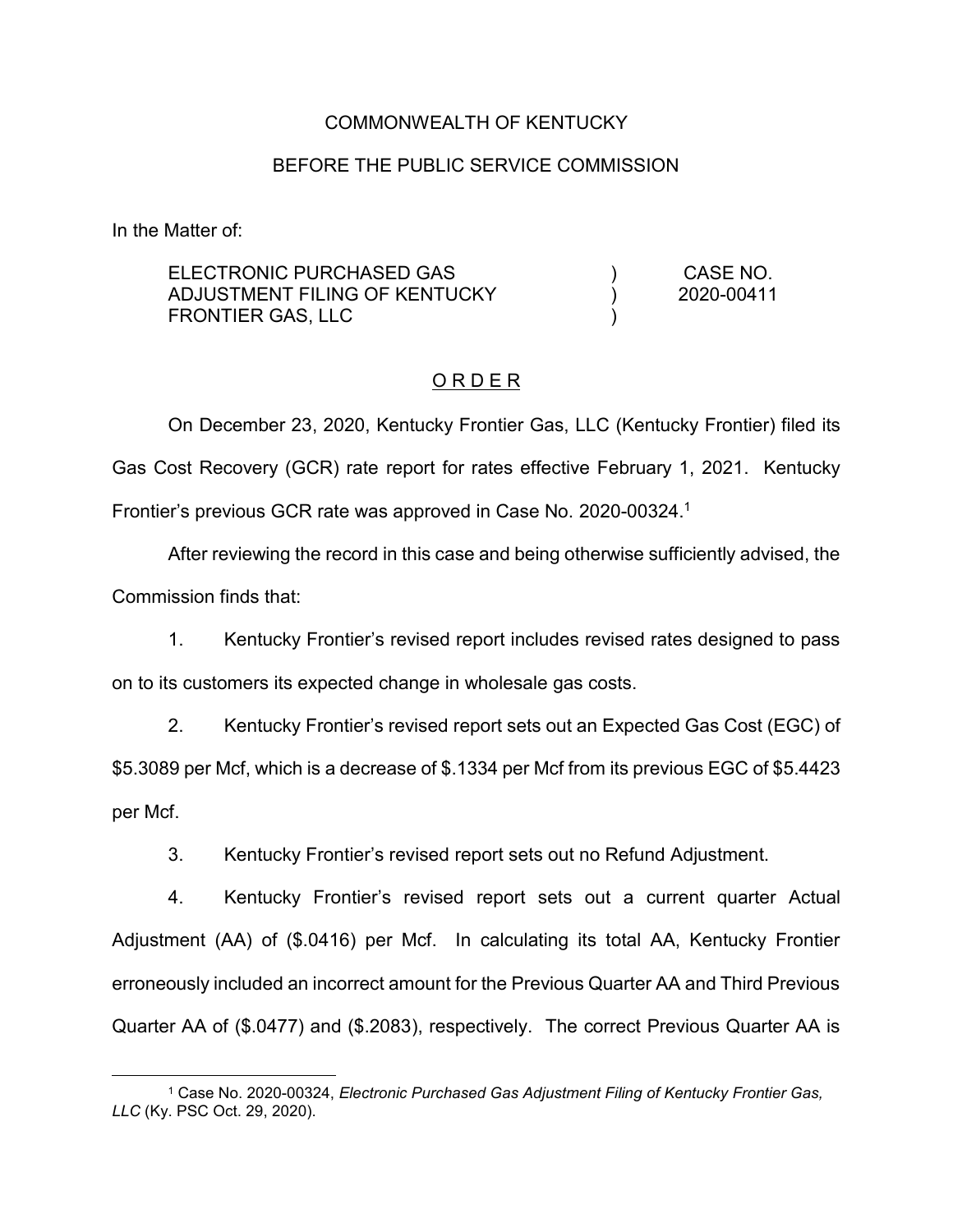$($.0550)$  per Mcf as approved in Case No. 2020-00324,<sup>2</sup> and the correct Third Previous Quarter is (\$.2010) per Mcf as approved in Case No. 2020-00115.<sup>3</sup> Correcting this produces a corrected total AA of (\$.5347) per Mcf, which is an increase of \$.0370 per Mcf from the previous total AA of (\$.5717) per Mcf.

5. Kentucky Frontier's revised report sets out a current quarter Balance Adjustment (BA) of (\$.0004) per Mcf. Kentucky Frontier failed to reconcile the expired \$.0013 per Mcf BA previously approved in Case No. 2019-003674 for the calculation of its current quarter BA. Now that Kentucky Frontier's previously approved BAs are beginning to expire since implementation, Kentucky Frontier shall include in future calculations of its current quarter BA the expiring quarterly BA for that period. Correcting this produces a current quarter BA of (\$.0003) per Mcf, and a total BA of \$.1386 per Mcf, which is an increase of \$.0123 per Mcf from its previous total BA of \$.1263 per Mcf.

6. Kentucky Frontier's corrected GCR rate is \$.49128 per Ccf or \$4.9128 per Mcf, which is a decrease of \$.0841 per Mcf from its previous rate of \$4.9969 per Mcf.

7. The rates set forth in the Appendix to this Order are fair, just and reasonable, and should be approved for service rendered by Kentucky Frontier on and after February 1, 2021.

8. Should Kentucky Frontier purchase sustainable natural gas from a renewable source during the reporting period of any future GCR reports, then the supplier, cost, and amount must be documented in its cover letter to the Commission.

 <sup>2</sup> *Id.*

<sup>3</sup> Case No. 2020-00115, *Purchased Gas Adjustment Filing of Kentucky Frontier Gas, LLC* (Ky. PSC Apr. 30, 2020).

<sup>4</sup> Case No. 2019-00367, *Purchased Gas Adjustment Filing of Kentucky Frontier Gas, LLC* (Ky. PSC Oct. 24, 2019).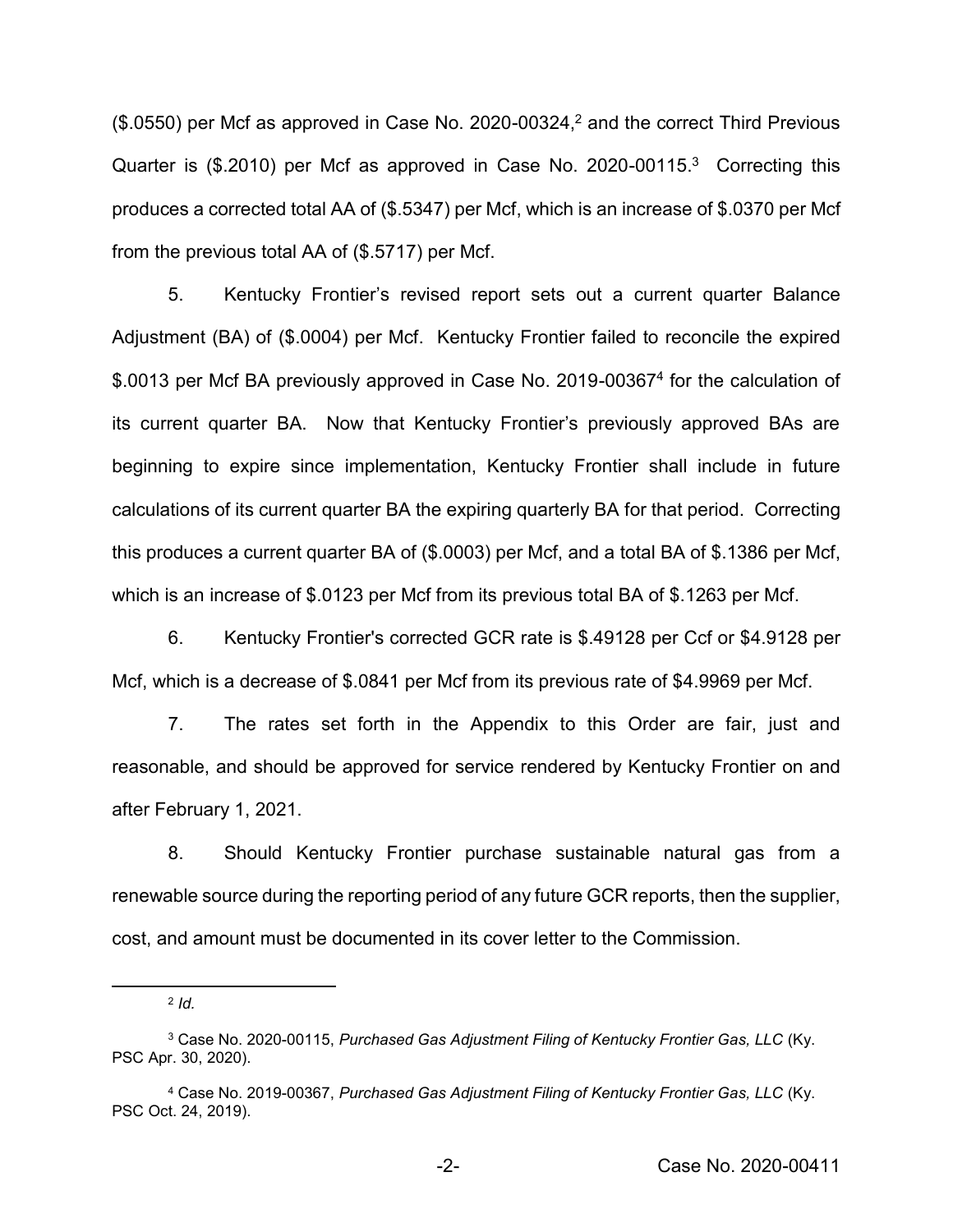IT IS THEREFORE ORDERED that:

1. The rates proposed by Kentucky Frontier are denied.

2. The rates set forth in the Appendix to this Order are approved for final meter readings by Kentucky Frontier on and after February 1, 2021.

3. Within 20 days of the date of entry of this Order, Kentucky Frontier shall file with this Commission, using the Commission's electronic Tariff Filing System, revised tariff sheets setting out the rates approved herein and reflecting that they were approved pursuant to this Order.

4. This case is closed and removed from the Commission's docket.

# [REMAINDER OF PAGE INTENTIONALLY LEFT BLANK]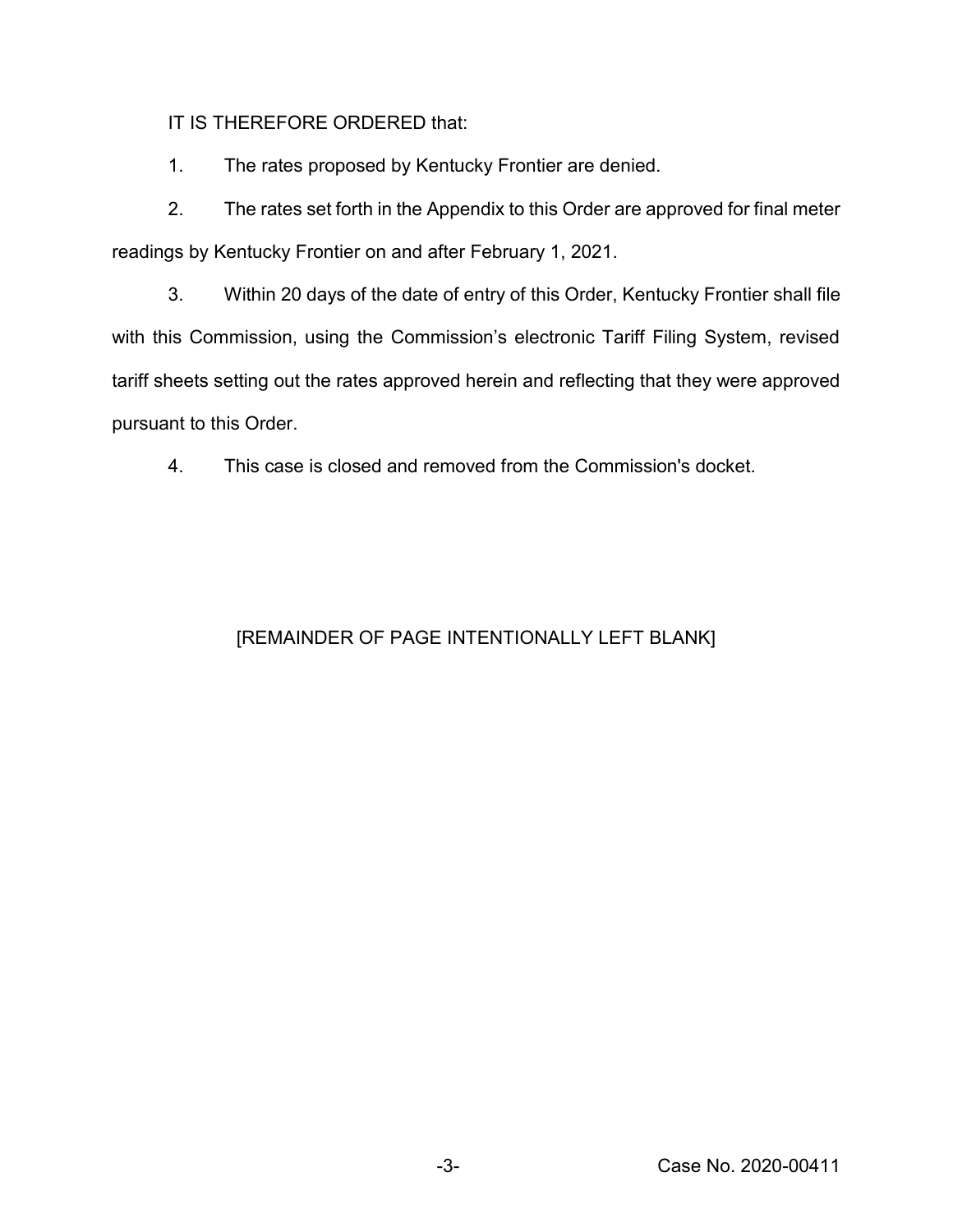By the Commission



ATTEST:

hide C. Pridwell

Executive Director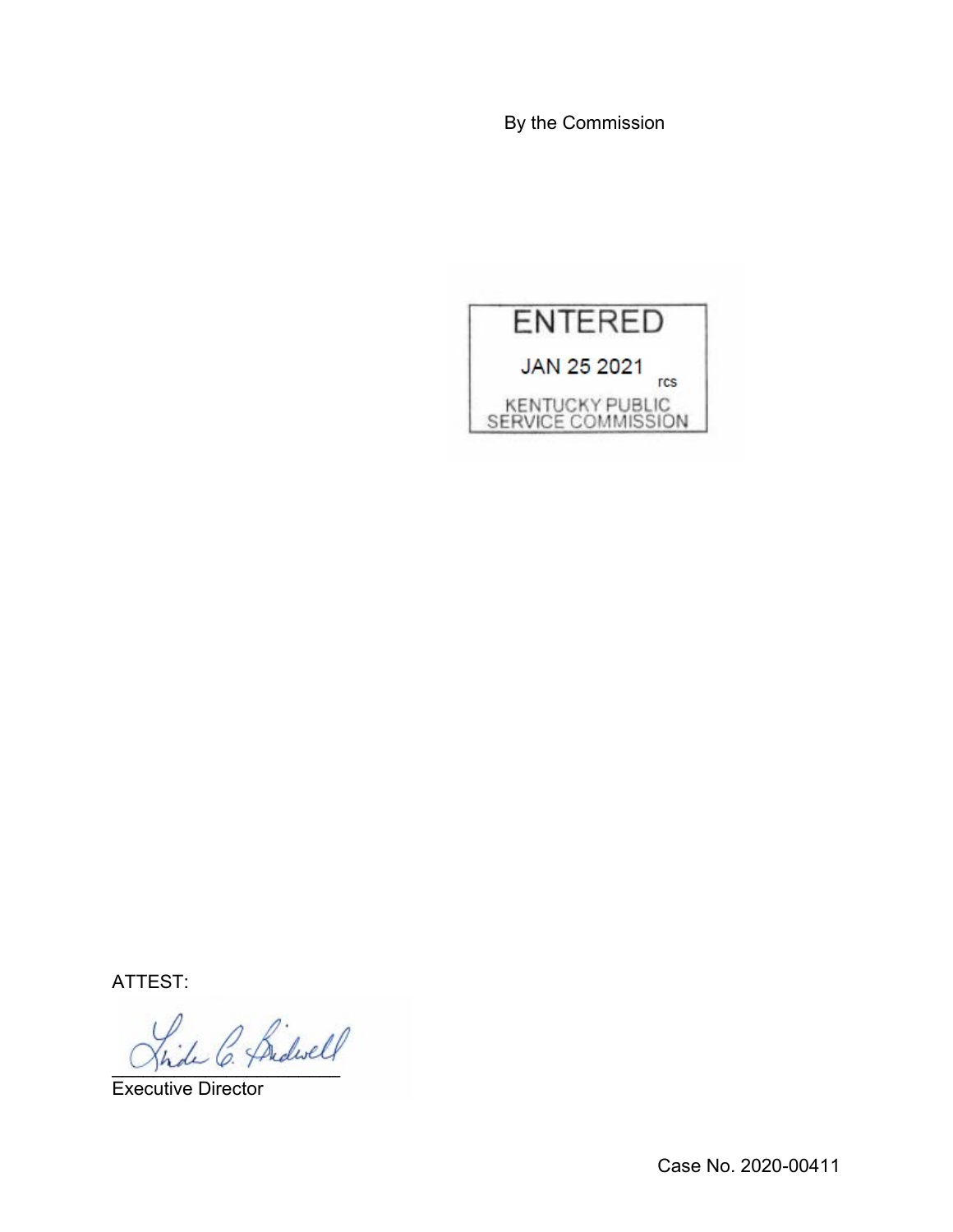### APPENDIX

## APPENDIX TO AN ORDER OF THE KENTUCKY PUBLIC SERVICE COMMISSION IN CASE NO. 2020-00411 DATED JAN 25 2021

The following rates and charges are prescribed for the customers in the area served by Kentucky Frontier Gas, LLC. All other rates and charges not specifically mentioned herein shall remain the same as those in effect under the authority of the Commission prior to the effective date of this Order.

### Gas Cost Recovery rate

The Gas Cost Recovery rate shall be \$.49128 per Ccf for service rendered on and after February 1, 2021.